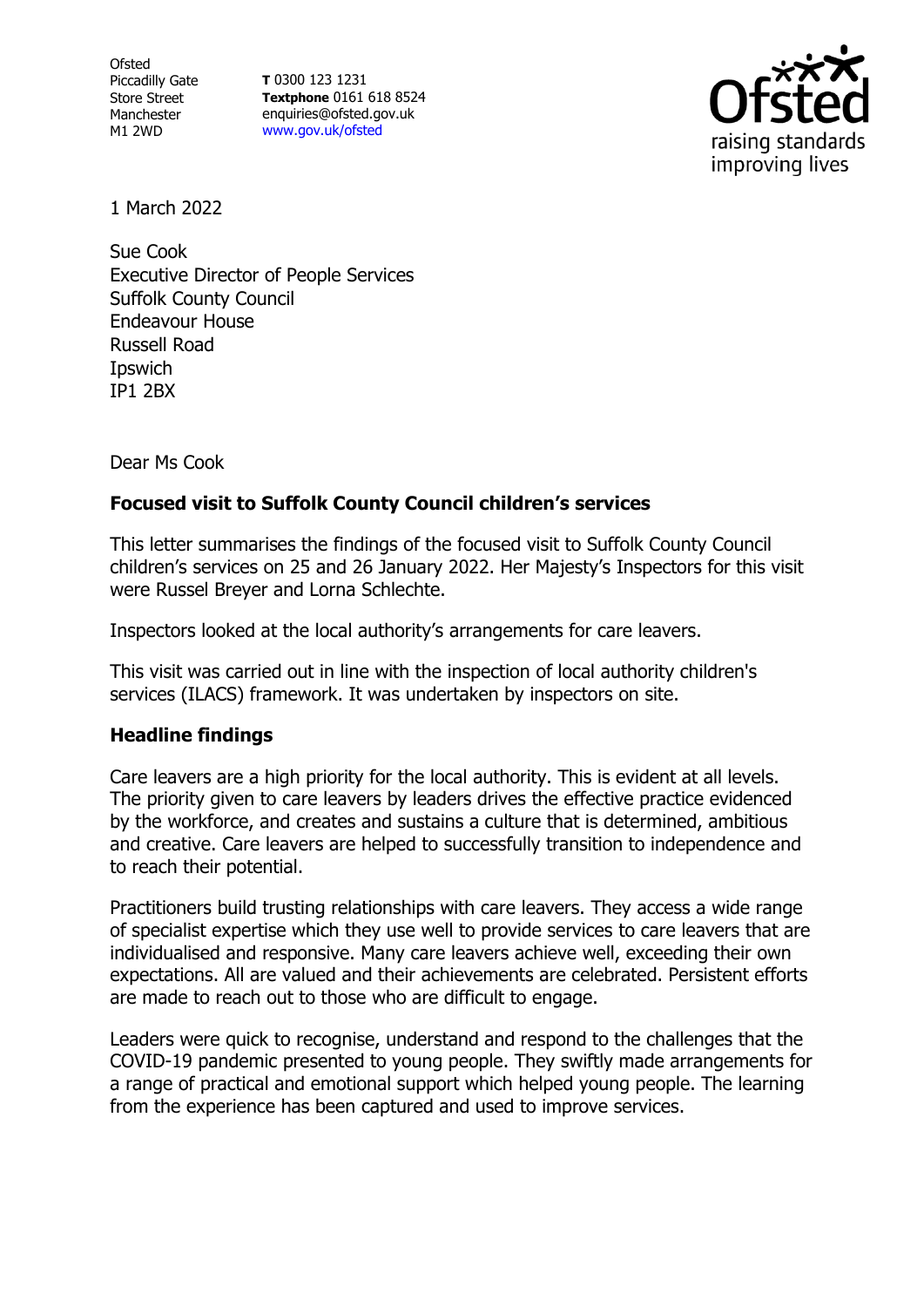

## **What needs to improve in this area of social work practice?**

■ Support for the emotional well-being and mental health of care leavers at all levels of need.

## **Main findings**

Children in care are supported by a social worker in the leaving care service from the age of 16 until a personal adviser (PA) takes over when they reach 18. The structure of the service and culture of practice means that PAs and the care leaver get to know each other before handover. This makes the transition an easier experience for young people and gives them a good start on their journey to independence.

Workers know their children and young people well. This enables them to provide support which is individual to the child or young person. When needs change, the response is timely. Pathway plans are clear and comprehensive, and are reviewed effectively.

Workers make significant efforts to keep in touch with care leavers, and are persistent in continuing to offer a service when young people are not engaged. The door is kept open to those who may want support in future. Young people find workers easily contactable and responsive, and that they do what they say they are going to do. Some young people said that workers had helped them to turn their lives around. If the relationship between a care leaver and their PA does not work out, managers respond swiftly so that young people are still supported.

Social workers and PAs support children and young people to maintain relationships with those who are important to them.

Social workers and PAs access a range of services to deliver help to children and young people. Workers with specialist expertise help with challenging issues, ensuring that progress is made in key areas. Examples include the Staying Close team, a specialist housing support worker, post-16 and post-18 education support workers, and the Make A Change team. Workers are able to access support quickly and easily, so that there is no delay in getting the young person the help they need.

There is a gap in emotional well-being and mental health provision. The Emotional Well-being Hub method of attempting to contact young people by phone or text means that some young people who may have a significant need are not reached and do not receive a service. If, following triage, a young person does not meet the criteria for a specialist service, they may still have considerable needs for which there is no suitable support. Waiting times for some specialist mental health services mean that young people do not always receive timely support. Senior leaders are engaged with partners in a transformation programme to better meet these needs.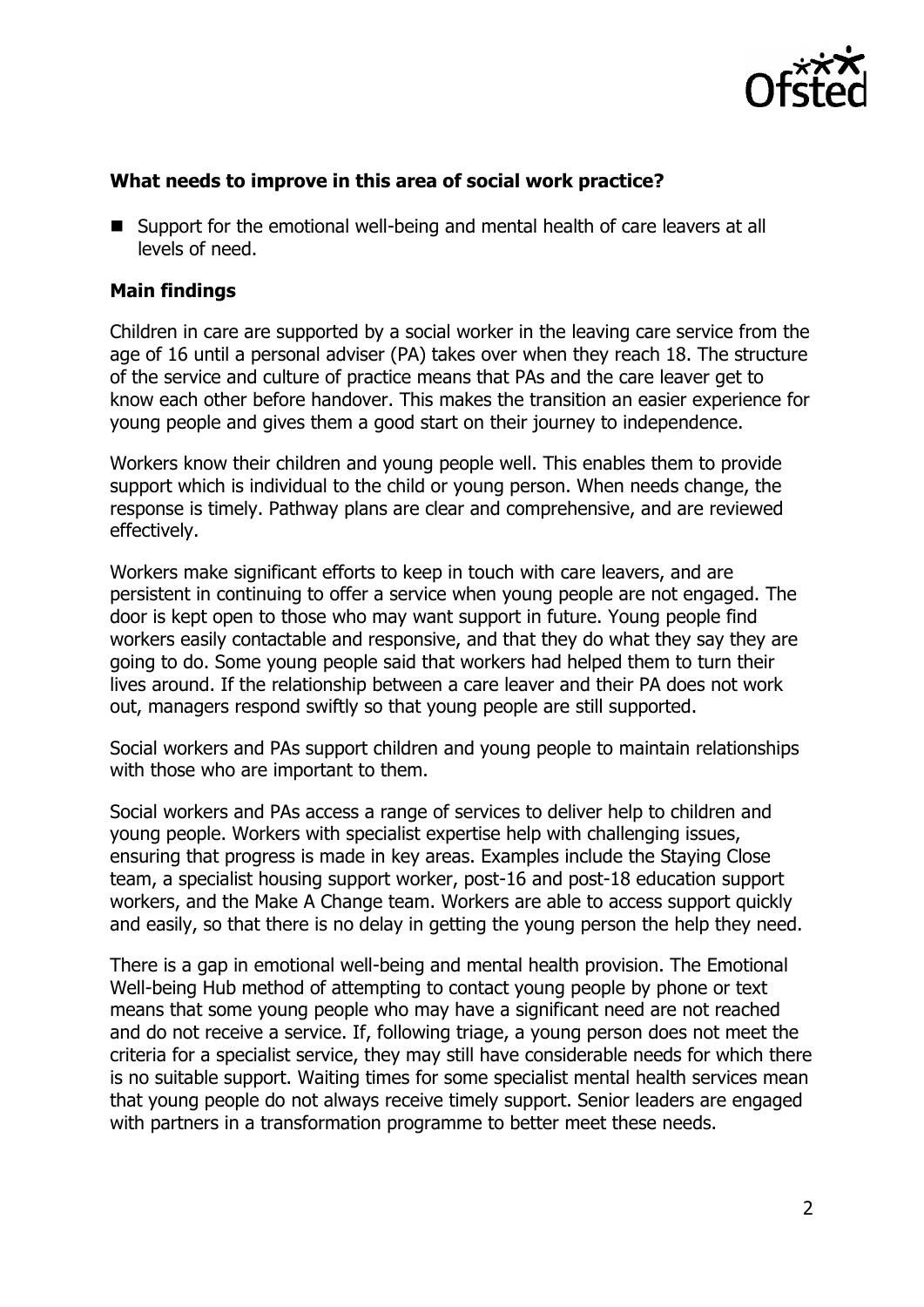

PAs, supported by a specialist housing officer, are persistent in trying to find the best accommodation options for young people. Most care leavers are in suitable accommodation. When a care leaver is placed in accommodation that does not meet this standard, urgent and determined efforts are made to source suitable accommodation. PAs work with providers to identify any problems in a tenancy at an early stage and to provide support. The Staying Close team provides specialist support when eviction is a risk. Choice of accommodation is limited, which means that young people sometimes have to accept accommodation that they are not happy with. Senior leaders are working with partners, including district and borough councils, to develop the accommodation offer.

Workers encourage care leavers to develop good health awareness and to make healthy choices. They support young people to attend health assessments and appointments, and work well with health professionals to achieve this.

'Staying put' arrangements are used effectively and flexibly to support young people who wish to remain with their foster carers. Currently, 50 care leavers are supported in this way, a high proportion of the total. This provides them with continuity, stability and the support they feel they need.

The culture of the leaving care service is ambitious. Workers help young people to reach their potential. Great pride is taken in young people who go to university, with similar efforts and pride for all levels of achievement. A small number of young people have achieved employment via an innovative apprenticeship programme. Leaders are ambitious to develop more apprenticeship opportunities with a wider range of partners over time.

Workers are aware of the risks that children and young people may be vulnerable to and hold these in mind. They are quick to respond to emerging risks, and are determined and creative in addressing existing risks. The Make a Change team supports children and young people at risk of, or experiencing, exploitation. Young people are helped to keep themselves safe and to make positive changes.

Care leavers with disabilities are supported by a team that works with children and young people from 0-25 years, so benefit from not moving between teams at transition points. For those young people with a lifelong need for support, joint planning with adult social care takes place via a transitions panel. Young people are enabled to live as independently as possible. Families are fully involved in planning. Deprivation of liberty arrangements are used when necessary to keep young people safe.

Unaccompanied asylum-seeking children receive support from a dedicated team of social workers and PAs who meet them quickly on arrival in the UK and provide them with clothes, money and accommodation. The team then works with persistence and determination to build up trust. They are sensitive to past traumatic events that children and young people may have experienced, and aware of their potential need for mental health support. The team promotes links to cultural and religious activities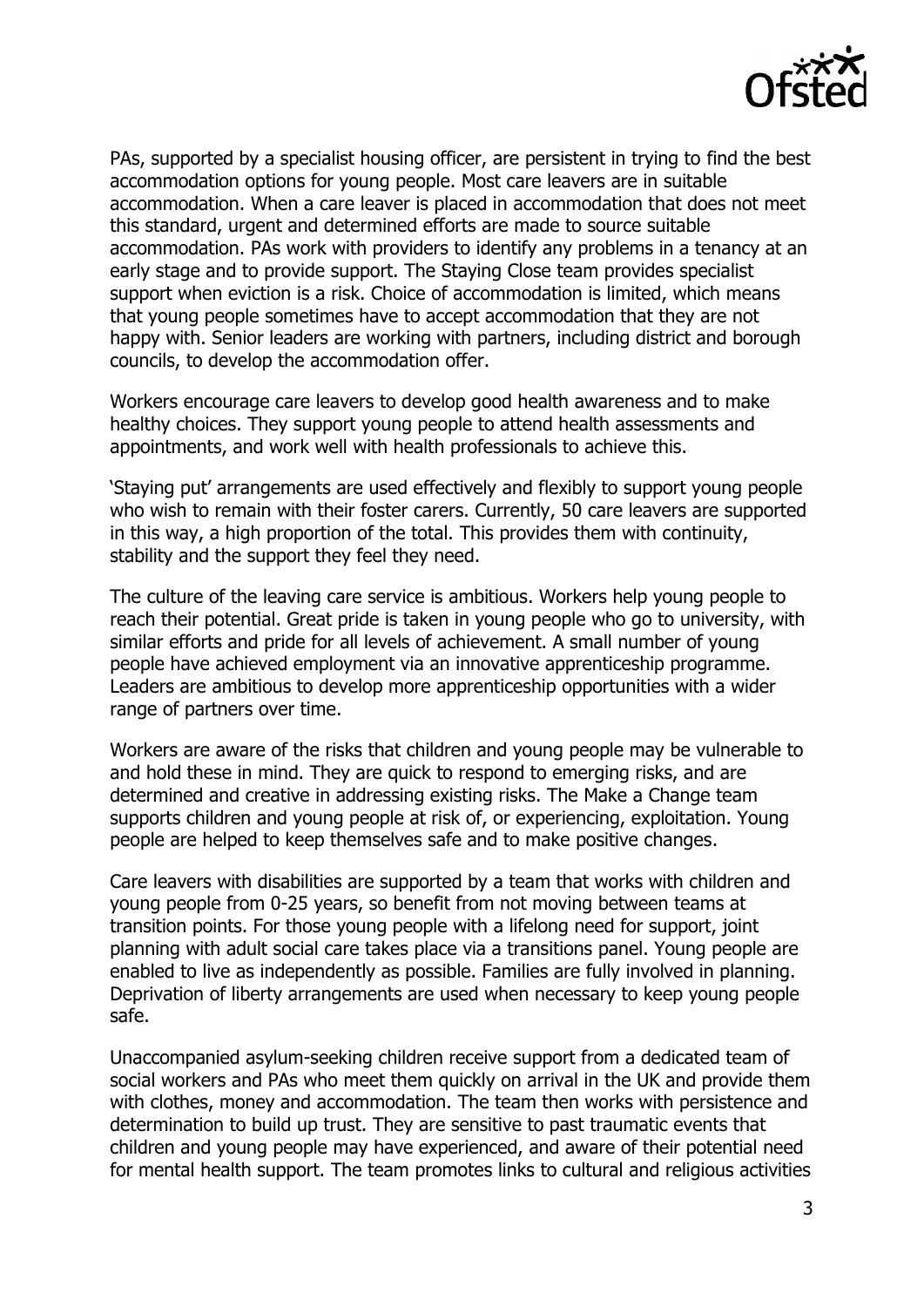

to reduce isolation and promote well-being. They also work effectively with the modern slavery unit in the police, so that risk of exploitation receives a timely response.

Strong governance arrangements involve elected members and partners at senior levels. These are characterised by commitment, challenge and accountability.

Leaders have developed a strong strategic plan since the last inspection. This is comprehensive and well-co-ordinated across areas of need and partnerships.

Children and young people are involved in, and influence, the development of services. Suffolk's sufficiency strategy is an example of this; the voice of young people is threaded throughout the document. Young people also co-produced the 'Local Offer to Care Leavers', although find it difficult to hold the detail of this in mind and would benefit from other solutions for making this information readily available to them.

Senior leaders know the care leaver cohort well and understand their needs. Comprehensive performance information and audit programmes give a clear line of sight to the quality of practice. There have been positive developments in these systems since the last inspection.

The workforce is stable and well motivated. Staff turnover is low and morale is high. There is a strong team culture in which workers help each other and look after each other. Workers are valued by their managers. Managers at all levels are approachable, responsive and helpful.

Workers are carefully matched to care leavers by managers who understand the child or young person's needs, ensuring that workers' skills and interests are used to best effect.

For some workers, workloads are high, and can temporarily be even higher when there are vacancies in a team. Managers increase support when workloads are particularly high, so that an effective service is maintained. However, affected workers are able to spend less time with children and young people, which limits opportunities to provide emotional and practical support.

Workers receive regular supervision, which is effective in ensuring that work is progressed. When there is not a significant level of contact with a young person, supervision recordings are very brief, so it is not possible to see how workers are supported to think through how the young person might be engaged. Managers make regular and clear entries in case records. The quality of decision-making and the rationale for decisions are visible.